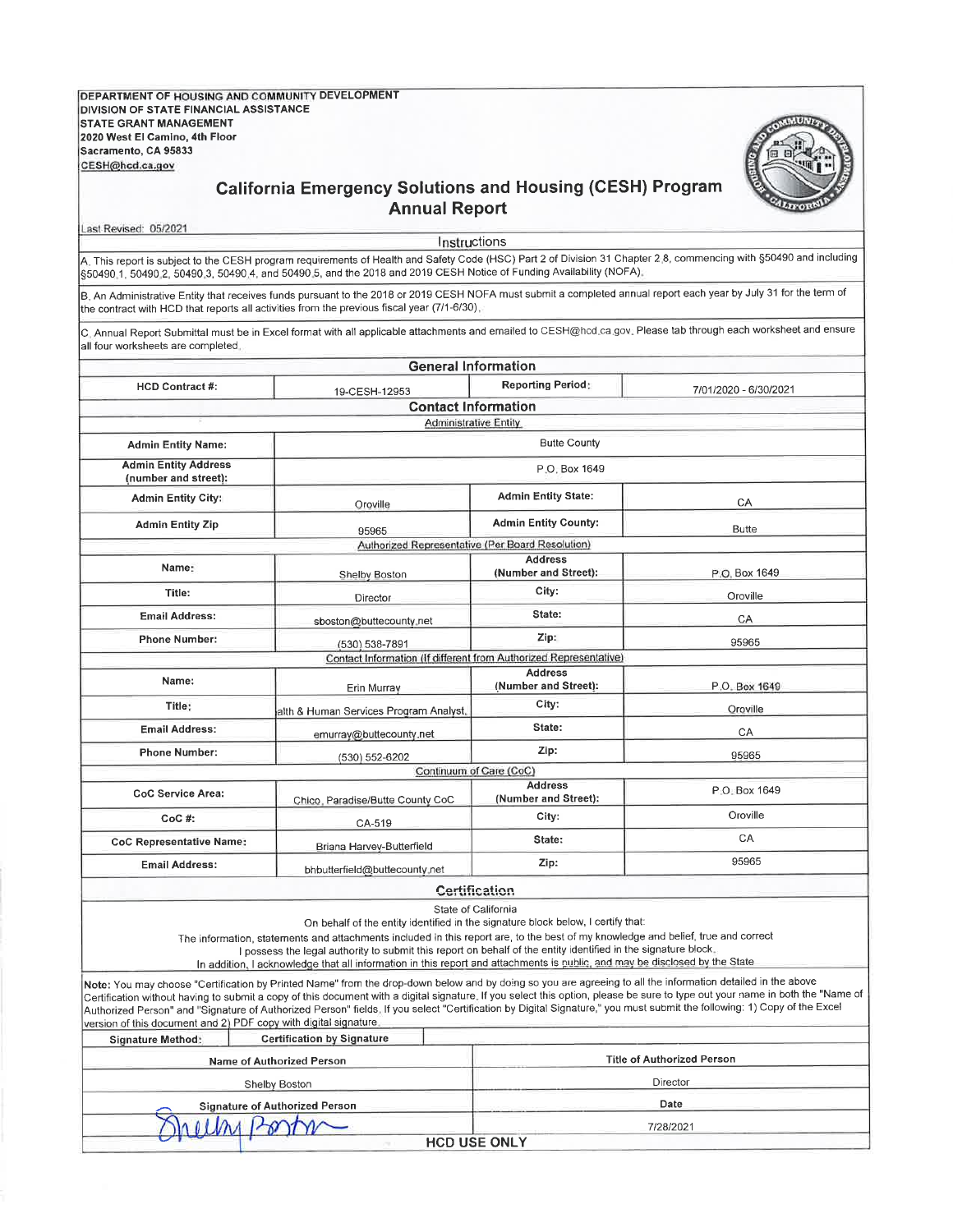|                                                                                                                                                                                                                                                                                                                                                                                                                                                                               |                                                                                                                     |                                                                           | <b>Expenditure Breakdown</b>                                                       |                                                                          |                                                         |                                                                                  |                            |                                     |  |  |
|-------------------------------------------------------------------------------------------------------------------------------------------------------------------------------------------------------------------------------------------------------------------------------------------------------------------------------------------------------------------------------------------------------------------------------------------------------------------------------|---------------------------------------------------------------------------------------------------------------------|---------------------------------------------------------------------------|------------------------------------------------------------------------------------|--------------------------------------------------------------------------|---------------------------------------------------------|----------------------------------------------------------------------------------|----------------------------|-------------------------------------|--|--|
| Entity Name:                                                                                                                                                                                                                                                                                                                                                                                                                                                                  | Contract#                                                                                                           |                                                                           |                                                                                    | 19-CESH-12953                                                            |                                                         |                                                                                  |                            |                                     |  |  |
| <b>Butte County</b><br>Instructions: Please use the Expenditure Table (arranged by activity) below to provide information on your project's total CESH award amount, amount of the award expended this reporting period, whether the amount was expen<br>Entity or Sub-Recipient (drop-down selection), Name of Sub-Recipient Expending Funds (if applicable), amount of the award previously reported expended and proof of expenditures supplied for this reporting period. |                                                                                                                     |                                                                           |                                                                                    |                                                                          |                                                         |                                                                                  |                            |                                     |  |  |
| <b>Funding Type</b>                                                                                                                                                                                                                                                                                                                                                                                                                                                           |                                                                                                                     | <b>Award Amount</b>                                                       |                                                                                    |                                                                          |                                                         |                                                                                  |                            |                                     |  |  |
| <b>California Emergency Solutions and Housing (CESH)</b>                                                                                                                                                                                                                                                                                                                                                                                                                      |                                                                                                                     |                                                                           |                                                                                    |                                                                          |                                                         |                                                                                  |                            |                                     |  |  |
| <b>Activity Name</b>                                                                                                                                                                                                                                                                                                                                                                                                                                                          | <b>Award Amount</b>                                                                                                 | <b>Amount of Award</b><br><b>Expended this</b><br><b>Reporting Period</b> | <b>Amount Expended By</b>                                                          | <b>Name of Subrecipient</b><br><b>Expending Funds</b><br>(if applicable) | Previously<br><b>Reported Amount</b><br><b>Expended</b> | Proof of<br><b>Expenditures for</b><br>this Reporting<br><b>Period Attached?</b> | Percent<br><b>Expended</b> | <b>Amount of Award</b><br>Remaining |  |  |
| Activity #1: Rental assistance, housing relocation & stabilization services<br>to ensure housing affordability to individuals experiencing homelessness<br>or who are at risk of homelessness.                                                                                                                                                                                                                                                                                | $\mathbb{S}$<br>125,000.00                                                                                          | $\mathbf{s}$<br>8.947.25                                                  | <b>Administrative Entity</b>                                                       |                                                                          |                                                         | <b>Yes</b>                                                                       | 7%                         | 116.052.75<br>\$.                   |  |  |
| Activity #2: Operating subsidies in the form of 15-year capitalized<br>operating reserves for new and existing affordable permanent housing<br>units for homeless individuals and/or families.                                                                                                                                                                                                                                                                                |                                                                                                                     |                                                                           | <b>Select One</b>                                                                  |                                                                          |                                                         | <b>Select One</b>                                                                | 0%                         | \$                                  |  |  |
| Activity #3: Flexible housing subsidy funds for local programs that<br>establish or support the provision of rental subsidies in permanent<br>housing to assist homeless individuals & families.                                                                                                                                                                                                                                                                              |                                                                                                                     |                                                                           | <b>Select One</b>                                                                  |                                                                          |                                                         | <b>Select One</b>                                                                | 0%                         | \$                                  |  |  |
| Activity #4: Operating support for emergency housing interventions<br>including but not limited to: navigation centers, street outreach, and<br>shelter diversion. The AE shall not use more than 40% of any funds<br>allocated in a fiscal year for this activity.                                                                                                                                                                                                           | 226,060.00<br>$\mathbb{S}$                                                                                          | 63,265.29<br>$\mathsf{s}$                                                 | Subrecipient                                                                       | <b>True North Housing Alliance,</b><br>Inc.                              |                                                         | Yes                                                                              | 28%                        | 162,794.71<br>s                     |  |  |
| Activity #5: Systems support for activities necessary to maintain a<br>comprehensive homeless services and housing delivery system,<br>including Coordinated Entry System (CES) data, and Homeless<br>Management Information System (HMIS) reporting, and homelessness<br>planning activities.                                                                                                                                                                                | 185,851.00<br>s                                                                                                     | $\mathbf{s}$                                                              | <b>Administrative Entity</b>                                                       |                                                                          |                                                         | <b>Yes</b>                                                                       | 0%                         | 185.851.00<br>\$.                   |  |  |
| Activity #6: Develop or update a CES, if the CoC does not have a<br>system in place that meets the applicable HUD requirements, as set forth<br>in Section II.E.3.b of the NOFA. Eligible costs do not include capital<br>development activities.                                                                                                                                                                                                                             |                                                                                                                     |                                                                           | Select One                                                                         |                                                                          |                                                         | <b>Select One</b>                                                                | 0%                         | \$                                  |  |  |
| Activity 7: Development of a plan addressing actions to be taken within<br>the CoC service area if no such plan exists. Plan shall be submitted to<br>HCD prior to expiration of HCD contract.                                                                                                                                                                                                                                                                                |                                                                                                                     |                                                                           | Select One                                                                         |                                                                          |                                                         | <b>Select One</b>                                                                | 0%                         | \$                                  |  |  |
| Admin: Administrative costs as defined in Section II.D of the CESH<br>NOFA.                                                                                                                                                                                                                                                                                                                                                                                                   | $\mathsf{s}$<br>28,257.00                                                                                           | $\mathbb{S}$                                                              | <b>Administrative Entity</b>                                                       |                                                                          |                                                         | Yes                                                                              | 0%                         | 28,257.00<br>\$.                    |  |  |
|                                                                                                                                                                                                                                                                                                                                                                                                                                                                               |                                                                                                                     |                                                                           | <b>Expenditure Narrative</b>                                                       |                                                                          |                                                         |                                                                                  |                            |                                     |  |  |
| Instructions: Please use the narrative boxes below to explain how the funds you reported above were used to carry out the relevant activity. Narrative Boxes will only appear if you have entered an amount in the above table                                                                                                                                                                                                                                                |                                                                                                                     |                                                                           |                                                                                    |                                                                          |                                                         |                                                                                  |                            |                                     |  |  |
| Expended this Reporting Period" column.<br>Activity #1                                                                                                                                                                                                                                                                                                                                                                                                                        |                                                                                                                     |                                                                           |                                                                                    |                                                                          |                                                         |                                                                                  |                            |                                     |  |  |
|                                                                                                                                                                                                                                                                                                                                                                                                                                                                               |                                                                                                                     |                                                                           | Please explain how the funds for this Activity were expended this reporting period |                                                                          |                                                         |                                                                                  |                            |                                     |  |  |
| <b>Expenses</b><br>A total of \$6,205.05 was used for furniture and delivery costs for six separate households in the rapid re-housing program.                                                                                                                                                                                                                                                                                                                               |                                                                                                                     |                                                                           |                                                                                    |                                                                          |                                                         |                                                                                  | <b>Expense Amount</b>      |                                     |  |  |
|                                                                                                                                                                                                                                                                                                                                                                                                                                                                               |                                                                                                                     |                                                                           |                                                                                    |                                                                          |                                                         |                                                                                  | \$6,205.05                 |                                     |  |  |
| A total of \$1450 was used to provide two months rent and a security deposit for one household, three months rent for another household, and three months rent at a storage facility for a third household.                                                                                                                                                                                                                                                                   |                                                                                                                     |                                                                           |                                                                                    |                                                                          |                                                         |                                                                                  |                            |                                     |  |  |
| These funds were used for 2 unique situations. A total of \$233 was used to purchase a train ticket for an individual to be able to reside with family out of state. \$229 was used to pay a traffic ticket to prevent an indivi<br>from being jailed, affecting his credit, and ultimately losing his opportunity for housing.                                                                                                                                               |                                                                                                                     |                                                                           |                                                                                    |                                                                          |                                                         |                                                                                  |                            | \$1,875.78<br>\$462.00              |  |  |
| This funding was used supplies needed for the COVID Rehousing Team.                                                                                                                                                                                                                                                                                                                                                                                                           |                                                                                                                     |                                                                           |                                                                                    |                                                                          |                                                         |                                                                                  |                            | \$404.42                            |  |  |
|                                                                                                                                                                                                                                                                                                                                                                                                                                                                               |                                                                                                                     | 8,947.25                                                                  |                                                                                    |                                                                          |                                                         |                                                                                  |                            |                                     |  |  |
|                                                                                                                                                                                                                                                                                                                                                                                                                                                                               | Total (Should match amount entered in "Amount of Award Expended this Reporting Period" above) :   \$<br>Activity #4 |                                                                           |                                                                                    |                                                                          |                                                         |                                                                                  |                            |                                     |  |  |
| Please explain how the funds for this Activity were expended this reporting period<br><b>Expense Amount</b><br><b>Expenses</b>                                                                                                                                                                                                                                                                                                                                                |                                                                                                                     |                                                                           |                                                                                    |                                                                          |                                                         |                                                                                  |                            |                                     |  |  |
| In compliance with their contract, True North Housing Alliance, Inc. has used these funds for the rent and personnel costs at their low barrier emergency family shelter for families who meet the federal definition of homel                                                                                                                                                                                                                                                |                                                                                                                     |                                                                           |                                                                                    |                                                                          |                                                         |                                                                                  | \$63,265.29                |                                     |  |  |
|                                                                                                                                                                                                                                                                                                                                                                                                                                                                               |                                                                                                                     |                                                                           |                                                                                    |                                                                          |                                                         |                                                                                  |                            |                                     |  |  |
|                                                                                                                                                                                                                                                                                                                                                                                                                                                                               |                                                                                                                     |                                                                           |                                                                                    |                                                                          |                                                         |                                                                                  |                            |                                     |  |  |
| Total (Should match amount entered in "Amount of Award Expended this Reporting Period" above) :                                                                                                                                                                                                                                                                                                                                                                               |                                                                                                                     |                                                                           |                                                                                    |                                                                          |                                                         |                                                                                  |                            | 63,265.29                           |  |  |
|                                                                                                                                                                                                                                                                                                                                                                                                                                                                               |                                                                                                                     |                                                                           |                                                                                    |                                                                          |                                                         |                                                                                  |                            |                                     |  |  |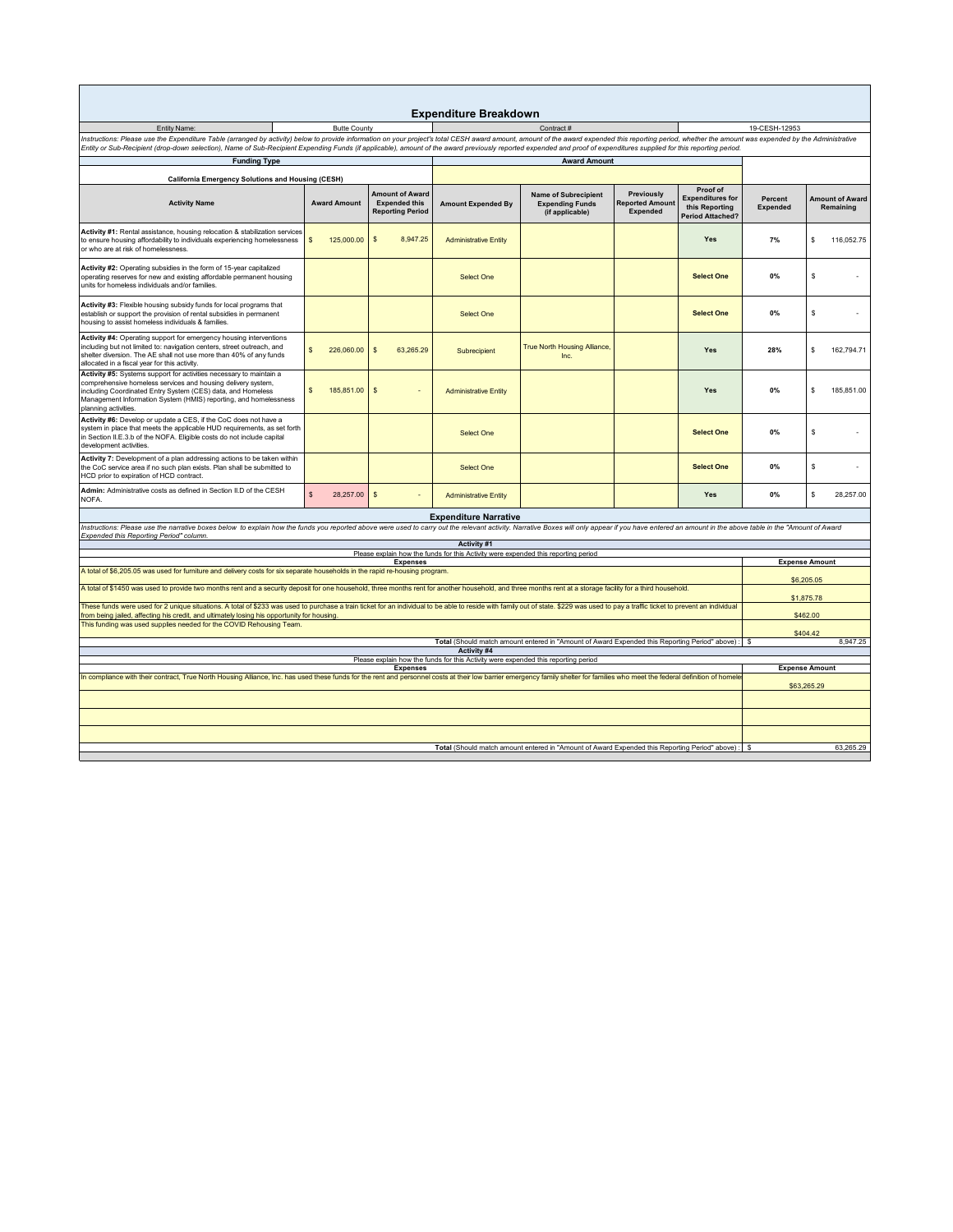| Entity Name:                                                                                                                                                                                                                                                                                                                                                                                                                                                                                                                                                                                                                                                                                                                                                                                                                                                                                                                                                                                                                                                                                                                                                                                                                                                                                                                                                                                                                                                                                                                                                                                                                                                                                                                                                                                                                                                                                                                                                                           |                   | <b>Butte County</b>                  |                                         | Contract#                                                                                                    |                                                                                                               | 19-CESH-12953                                                 |           |  |
|----------------------------------------------------------------------------------------------------------------------------------------------------------------------------------------------------------------------------------------------------------------------------------------------------------------------------------------------------------------------------------------------------------------------------------------------------------------------------------------------------------------------------------------------------------------------------------------------------------------------------------------------------------------------------------------------------------------------------------------------------------------------------------------------------------------------------------------------------------------------------------------------------------------------------------------------------------------------------------------------------------------------------------------------------------------------------------------------------------------------------------------------------------------------------------------------------------------------------------------------------------------------------------------------------------------------------------------------------------------------------------------------------------------------------------------------------------------------------------------------------------------------------------------------------------------------------------------------------------------------------------------------------------------------------------------------------------------------------------------------------------------------------------------------------------------------------------------------------------------------------------------------------------------------------------------------------------------------------------------|-------------------|--------------------------------------|-----------------------------------------|--------------------------------------------------------------------------------------------------------------|---------------------------------------------------------------------------------------------------------------|---------------------------------------------------------------|-----------|--|
| Instructions: Please review each Reporting Requirement, confirm whether relevant documentation is attached, list any supporting documentation and provide any necessary comments.<br>1. Provide the Administrative Entity's program or project selection process performed to allocate available funds to subrecipients qualified to carry out the eligible activities.<br>Standard Agreement: Exhibit D, Section 6, Part B(1)                                                                                                                                                                                                                                                                                                                                                                                                                                                                                                                                                                                                                                                                                                                                                                                                                                                                                                                                                                                                                                                                                                                                                                                                                                                                                                                                                                                                                                                                                                                                                         |                   |                                      |                                         |                                                                                                              |                                                                                                               |                                                               |           |  |
| <b>Documentation Attached?</b>                                                                                                                                                                                                                                                                                                                                                                                                                                                                                                                                                                                                                                                                                                                                                                                                                                                                                                                                                                                                                                                                                                                                                                                                                                                                                                                                                                                                                                                                                                                                                                                                                                                                                                                                                                                                                                                                                                                                                         | <b>Yes</b>        |                                      | <b>Title of Attached Documentation:</b> |                                                                                                              | Attachment 2 - Final Super NOFA for ES and RRH June 2019,<br>Attachment 3 - Addendum 1 Super NOFA July 2 2019 |                                                               |           |  |
|                                                                                                                                                                                                                                                                                                                                                                                                                                                                                                                                                                                                                                                                                                                                                                                                                                                                                                                                                                                                                                                                                                                                                                                                                                                                                                                                                                                                                                                                                                                                                                                                                                                                                                                                                                                                                                                                                                                                                                                        |                   |                                      |                                         | Have changes been made to project selection process since last submission?                                   |                                                                                                               | <b>No</b>                                                     |           |  |
| If changes have been made to project selection process since last submission, is a copy of the updated process attached with this                                                                                                                                                                                                                                                                                                                                                                                                                                                                                                                                                                                                                                                                                                                                                                                                                                                                                                                                                                                                                                                                                                                                                                                                                                                                                                                                                                                                                                                                                                                                                                                                                                                                                                                                                                                                                                                      |                   |                                      |                                         |                                                                                                              | report?                                                                                                       | N/A                                                           |           |  |
| List supporting documentation and any comments. If "No" or "N/A" was selected above, please clarify.<br>The Butte Countywide CoC released a combined NOFA on June 17, 2019 which included \$226,060 in CESH Round 2 funds for Operating Support and Emergency Interventions. Proposals w<br>2. Provide amounts awarded to subrecipients, with the activity(ies) identified.                                                                                                                                                                                                                                                                                                                                                                                                                                                                                                                                                                                                                                                                                                                                                                                                                                                                                                                                                                                                                                                                                                                                                                                                                                                                                                                                                                                                                                                                                                                                                                                                            |                   |                                      |                                         |                                                                                                              |                                                                                                               |                                                               |           |  |
| Standard Agreement: Exhibit D, Section 6, Part B(2)<br>AE must issue award letters to any subrecipients within 24 months of the date of an HCD award letter. If no subrecipient will be awarded, select "N/A." If subrecipient will be awarded, but has<br>not been yet, select "No" and clarify.<br>Note: Supporting documentation may include award letters or subrecipient agreements that demonstrate proposed activities.                                                                                                                                                                                                                                                                                                                                                                                                                                                                                                                                                                                                                                                                                                                                                                                                                                                                                                                                                                                                                                                                                                                                                                                                                                                                                                                                                                                                                                                                                                                                                         |                   |                                      |                                         |                                                                                                              |                                                                                                               |                                                               |           |  |
| Enter the date of the CESH Award Letter from HCD:                                                                                                                                                                                                                                                                                                                                                                                                                                                                                                                                                                                                                                                                                                                                                                                                                                                                                                                                                                                                                                                                                                                                                                                                                                                                                                                                                                                                                                                                                                                                                                                                                                                                                                                                                                                                                                                                                                                                      |                   |                                      |                                         | 4/16/2020                                                                                                    |                                                                                                               |                                                               |           |  |
| Instructions: If program funds were awarded to subrecipients, please use the boxes below to provide the name of the subrecipient, amount awarded to the subrecipient and the date of the<br>subrecipient award letter.                                                                                                                                                                                                                                                                                                                                                                                                                                                                                                                                                                                                                                                                                                                                                                                                                                                                                                                                                                                                                                                                                                                                                                                                                                                                                                                                                                                                                                                                                                                                                                                                                                                                                                                                                                 |                   |                                      |                                         |                                                                                                              |                                                                                                               |                                                               |           |  |
| Subrecipient #1 Name:                                                                                                                                                                                                                                                                                                                                                                                                                                                                                                                                                                                                                                                                                                                                                                                                                                                                                                                                                                                                                                                                                                                                                                                                                                                                                                                                                                                                                                                                                                                                                                                                                                                                                                                                                                                                                                                                                                                                                                  |                   | True North Housing Alliance,<br>Inc. | Award Amount:                           | \$226,060.00                                                                                                 | Enter the date of your Subrecipient Award<br>Letter award(s):                                                 |                                                               | 7/15/2019 |  |
| Subrecipient #2 Name:                                                                                                                                                                                                                                                                                                                                                                                                                                                                                                                                                                                                                                                                                                                                                                                                                                                                                                                                                                                                                                                                                                                                                                                                                                                                                                                                                                                                                                                                                                                                                                                                                                                                                                                                                                                                                                                                                                                                                                  |                   |                                      | Award Amount:                           | \$0.00                                                                                                       |                                                                                                               | Enter the date of your Subrecipient Award<br>Letter award(s): |           |  |
| Subrecipient #3 Name:                                                                                                                                                                                                                                                                                                                                                                                                                                                                                                                                                                                                                                                                                                                                                                                                                                                                                                                                                                                                                                                                                                                                                                                                                                                                                                                                                                                                                                                                                                                                                                                                                                                                                                                                                                                                                                                                                                                                                                  |                   |                                      | Award Amount:                           | \$0.00                                                                                                       |                                                                                                               | Enter the date of your Subrecipient Award<br>Letter award(s): |           |  |
|                                                                                                                                                                                                                                                                                                                                                                                                                                                                                                                                                                                                                                                                                                                                                                                                                                                                                                                                                                                                                                                                                                                                                                                                                                                                                                                                                                                                                                                                                                                                                                                                                                                                                                                                                                                                                                                                                                                                                                                        |                   |                                      |                                         |                                                                                                              |                                                                                                               |                                                               |           |  |
| <b>Subrecipient #4 Name:</b>                                                                                                                                                                                                                                                                                                                                                                                                                                                                                                                                                                                                                                                                                                                                                                                                                                                                                                                                                                                                                                                                                                                                                                                                                                                                                                                                                                                                                                                                                                                                                                                                                                                                                                                                                                                                                                                                                                                                                           |                   |                                      | Award Amount:                           | \$0.00                                                                                                       | Enter the date of your Subrecipient Award<br>Letter award(s):                                                 |                                                               |           |  |
|                                                                                                                                                                                                                                                                                                                                                                                                                                                                                                                                                                                                                                                                                                                                                                                                                                                                                                                                                                                                                                                                                                                                                                                                                                                                                                                                                                                                                                                                                                                                                                                                                                                                                                                                                                                                                                                                                                                                                                                        | <b>Select One</b> |                                      | <b>Title of Attached Documentation:</b> |                                                                                                              | List supporting documentation and any comments. If "No" or "N/A" was selected above, please clarify.          |                                                               |           |  |
|                                                                                                                                                                                                                                                                                                                                                                                                                                                                                                                                                                                                                                                                                                                                                                                                                                                                                                                                                                                                                                                                                                                                                                                                                                                                                                                                                                                                                                                                                                                                                                                                                                                                                                                                                                                                                                                                                                                                                                                        |                   |                                      |                                         |                                                                                                              |                                                                                                               |                                                               |           |  |
|                                                                                                                                                                                                                                                                                                                                                                                                                                                                                                                                                                                                                                                                                                                                                                                                                                                                                                                                                                                                                                                                                                                                                                                                                                                                                                                                                                                                                                                                                                                                                                                                                                                                                                                                                                                                                                                                                                                                                                                        | Yes               |                                      | <b>Title of Attached Documentation:</b> |                                                                                                              | Attachment 5 - TNHA Projected Performance Measures                                                            |                                                               |           |  |
|                                                                                                                                                                                                                                                                                                                                                                                                                                                                                                                                                                                                                                                                                                                                                                                                                                                                                                                                                                                                                                                                                                                                                                                                                                                                                                                                                                                                                                                                                                                                                                                                                                                                                                                                                                                                                                                                                                                                                                                        |                   |                                      |                                         |                                                                                                              | List supporting documentation and any comments. If "No" or "N/A" was selected above, please clarify.          |                                                               |           |  |
|                                                                                                                                                                                                                                                                                                                                                                                                                                                                                                                                                                                                                                                                                                                                                                                                                                                                                                                                                                                                                                                                                                                                                                                                                                                                                                                                                                                                                                                                                                                                                                                                                                                                                                                                                                                                                                                                                                                                                                                        |                   |                                      |                                         |                                                                                                              |                                                                                                               |                                                               | Note:     |  |
|                                                                                                                                                                                                                                                                                                                                                                                                                                                                                                                                                                                                                                                                                                                                                                                                                                                                                                                                                                                                                                                                                                                                                                                                                                                                                                                                                                                                                                                                                                                                                                                                                                                                                                                                                                                                                                                                                                                                                                                        | Yes               |                                      | <b>Title of Attached Documentation:</b> |                                                                                                              | Attachment 6 - CESH 2 Interest Earned                                                                         |                                                               |           |  |
|                                                                                                                                                                                                                                                                                                                                                                                                                                                                                                                                                                                                                                                                                                                                                                                                                                                                                                                                                                                                                                                                                                                                                                                                                                                                                                                                                                                                                                                                                                                                                                                                                                                                                                                                                                                                                                                                                                                                                                                        |                   |                                      |                                         |                                                                                                              | List supporting documentation and any comments. If "No" or "N/A" was selected above, please clarify.          |                                                               |           |  |
|                                                                                                                                                                                                                                                                                                                                                                                                                                                                                                                                                                                                                                                                                                                                                                                                                                                                                                                                                                                                                                                                                                                                                                                                                                                                                                                                                                                                                                                                                                                                                                                                                                                                                                                                                                                                                                                                                                                                                                                        |                   | \$2,036.14                           | earned):                                | 5b. Approximate Number of Households to be assisted<br>with this period's Program Income (including interest |                                                                                                               | <b>Pending</b>                                                |           |  |
|                                                                                                                                                                                                                                                                                                                                                                                                                                                                                                                                                                                                                                                                                                                                                                                                                                                                                                                                                                                                                                                                                                                                                                                                                                                                                                                                                                                                                                                                                                                                                                                                                                                                                                                                                                                                                                                                                                                                                                                        |                   |                                      |                                         |                                                                                                              |                                                                                                               | <b>No</b>                                                     |           |  |
|                                                                                                                                                                                                                                                                                                                                                                                                                                                                                                                                                                                                                                                                                                                                                                                                                                                                                                                                                                                                                                                                                                                                                                                                                                                                                                                                                                                                                                                                                                                                                                                                                                                                                                                                                                                                                                                                                                                                                                                        | N/A               |                                      |                                         | Date of most recent site visit (MM/DD/YYYY):                                                                 |                                                                                                               |                                                               |           |  |
| <b>Documentation Attached?</b><br>See Attachment 4 - All Super NOFA Awards approved July 15 2019 for CESH 2 funding approved for True North Housing Alliance, Inc.<br>3. Provide projected performance measures (this can include projections for individuals served in the next reporting period, projections of number of supportive services<br>performed or offered in the next reporting period, or any other performance measures your project has identified).<br>Standard Agreement: Exhibit D, Section 6, Part B(3)<br><b>Documentation Attached?</b><br>See Attachment 5 - TNHA Projected Performance Measures for expectations set forth by subrecipient regarding supportive services to be performed and clients expected to be served. True N<br>4. Provide a copy of any income the AE or subrecipient received from funded activities (program income) earned from the CESH FUND, such as interest earned.<br>CESH NOFA: Section II, F(6) consistent with the requirements of the CESH program for the eligible activities described in Section II.B.<br>Supporting documentation may include bank statements, general ledger, etc.<br><b>Documentation Attached?</b><br>Attachment 6 - CESH 2 Interest Earned (highlighted portion) shows interest earned. At a later date, the community will select project(s) that align with eligible activities as more interest is accu<br>5a. Program Income earned during this reporting<br>period:<br>6. Have you performed an onsite monitoring visit of subrecipients and/or any other services providers?<br>Standard Agreement: Exhibit D, Section 5, Part A<br>One site visit is required at least once during the grant period. Submit proof of site visit and outcome of site visit.<br><b>Documentation Attached?</b><br>Due to the Coronavirus and State of Emergency declared by Governor Newsome on March 4, 2020, the County discontinued site visits for the safety of the all involved parties. Throughout the |                   |                                      |                                         |                                                                                                              | List supporting documentation and any comments. If "No" or "N/A" was selected above, please clarify.          |                                                               |           |  |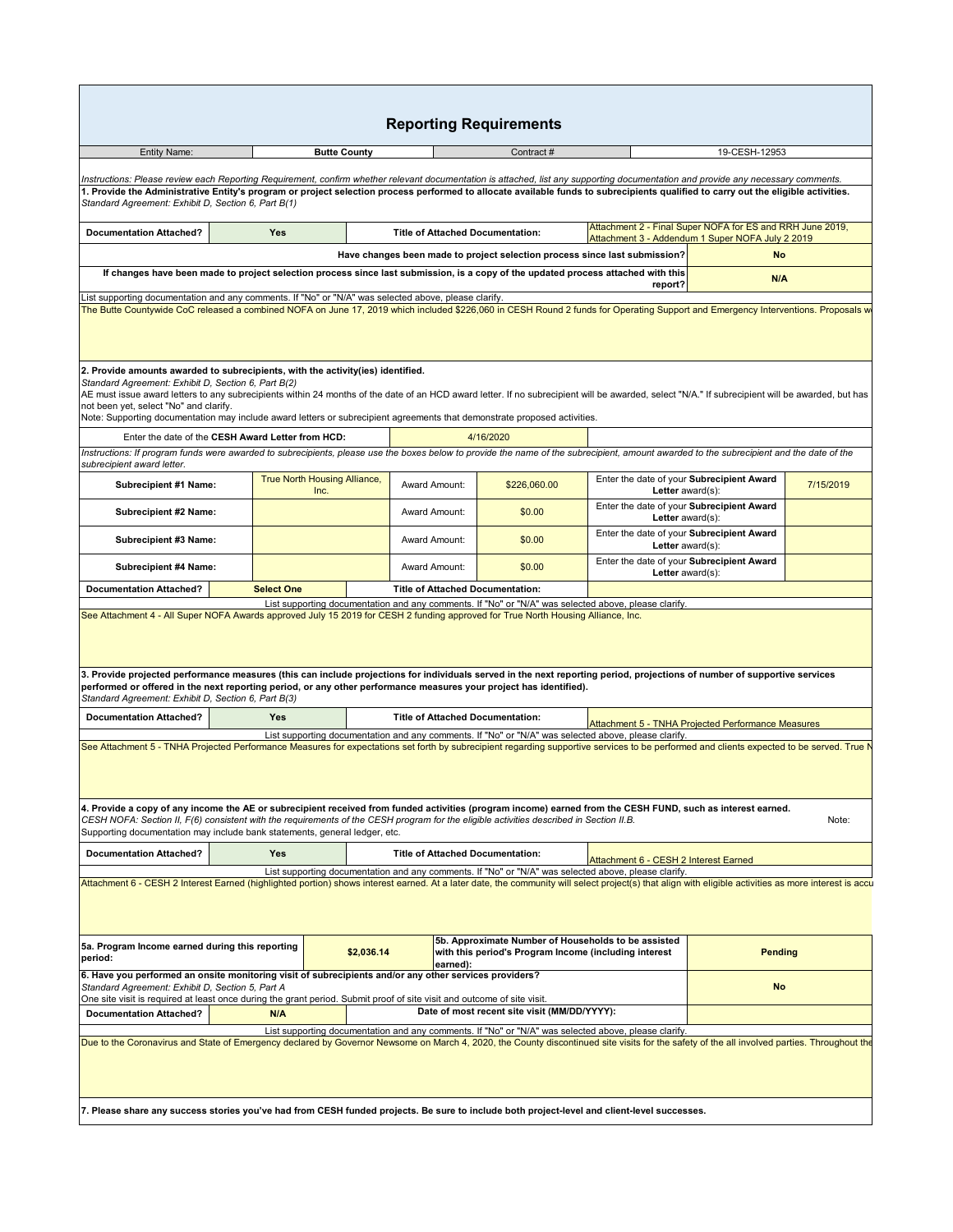During the Coronavirus Pandemic, online schooling has been an especially hard adaptation for children and families in shelters. True North Housing Alliance, Inc. was able to use the availabl